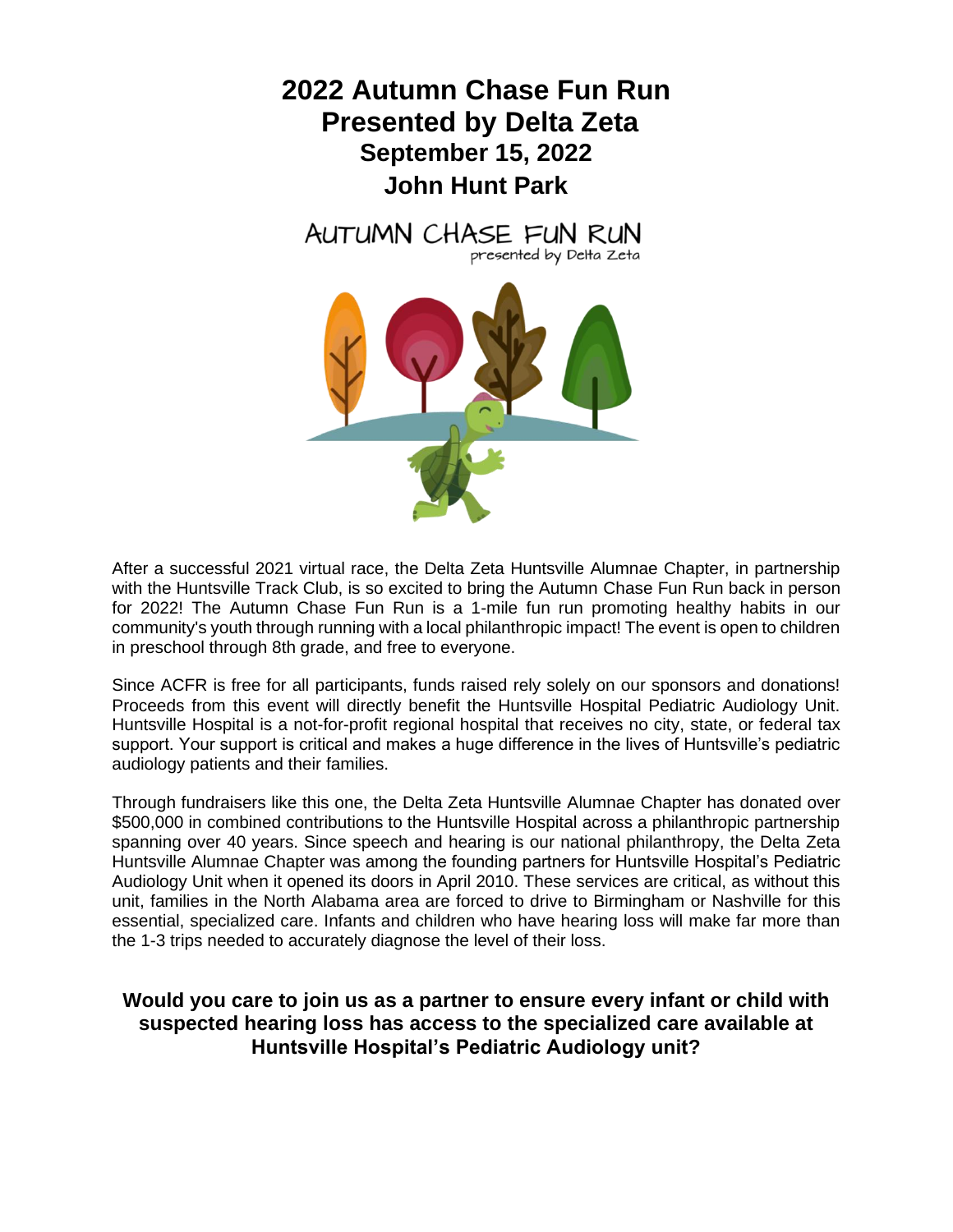## **2022 Partnership Information**

### **About This Event**

This family-friendly event will be held Thursday, September 15th, 2022, at John Hunt Park. The event is open to everyone; participation in the run is for children preschool through 8th grade, along with faculty and staff from Huntsville area schools. More information about the specifics of the race, check-in, start times, registration and volunteering can be found at: <https://www.facebook.com/acfrhuntsville>

### **Ways To Get Involved**

#### **Sponsorship:**

There are several levels of Sponsorships available, along with a variety of benefits associated with the different levels. Each level of Sponsorship has corresponding promotional visibility before and during the event. The following page includes sponsorship level opportunities and visibility benefits for your consideration.

#### **In-Kind Donations:**

Many of the material needs of the Autumn Chase Fun Run are being met through product and/or service donations from local companies. If you have a service or product that would be helpful, we want to discuss an In-Kind donation with you. We offer visibility and benefits for our In-Kind sponsors.

Some product or service donations include:

- **Prizes for our winners and participant giveaways:** gift cards, shirts, company swag
- **Media Advertising and Promotions:** online advertising, public relations and/or publicity services for the event, radio, television, magazine, internet, and newspaper.
- **Print Show Materials:** supply printed materials for the event, such as fliers, labels
- **Signage:** supply signage for event, including corporate signs, promotional signs, banners and directional signs
- **Photography:** take pictures the day of the event

### **On-Site Presence:**

We will have a central tent area near the entrance serving as the registration area for this event as well as a gathering area for spectators. Sponsors who contribute \$500 or more (Gold, Platinum, and Diamond sponsors) are welcome to set-up a tent in the designated area on the day of the event to promote your organization and provide giveaways.

**For more information on the Fun Run and how to become a sponsor please contact Hailey Simon at 803-431-3300 or acfrhuntsville@gmail.com. We thank you in advance for your contribution and support of this family-oriented community event.**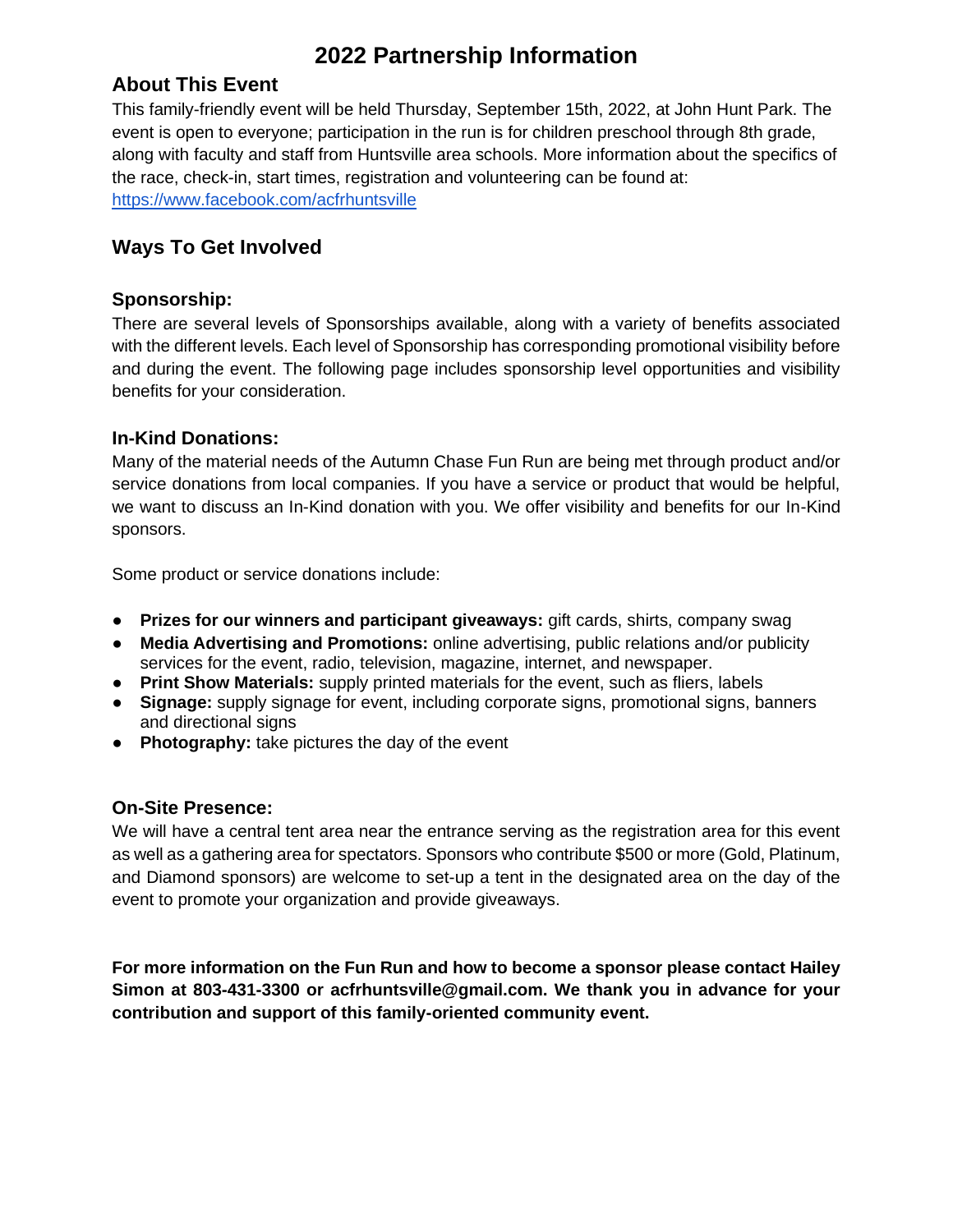# **2022 SPONSORSHIP LEVELS**

|                                                                | <b>Diamond \$5,000</b><br>and up | Platinum<br>\$1000    | Gold<br>\$500         | <b>Silver</b><br>\$250 | <b>Bronze</b><br>\$100 |
|----------------------------------------------------------------|----------------------------------|-----------------------|-----------------------|------------------------|------------------------|
| <b>Social Media</b><br>Spotlight:<br>Instagram and<br>Facebook | $\mathsf{X}$                     | $\mathsf{X}$          | $\mathsf{X}$          | $\mathsf{X}$           | X                      |
| Logo/Name on All<br><b>Levels Sponsor</b><br><b>Banner</b>     | (Solo Banner)                    | Large Logo            | <b>Medium</b><br>Logo | Small<br>Logo/Name     |                        |
| Name/Logo on<br><b>Registration</b><br>Website                 | Logo                             | Logo                  | <b>Name</b>           |                        |                        |
| Corporate<br>Logo/Name on T-<br>shirt                          | Large Logo                       | <b>Medium</b><br>Logo | Small Logo            |                        |                        |
| <b>On-Site Presence</b><br>(Tent Set Up)                       | $\mathsf{x}$                     | $\mathsf{x}$          | $\mathsf{x}$          |                        |                        |
| <b>Solo Sponsor</b><br><b>Banner</b>                           | $\pmb{\times}$                   |                       |                       |                        |                        |

### **TO PARTNER WITH US**

- 1) Decide which type and/or level of partnership suits your organization's promotional visibility and community support standards and complete the Sponsor form at <https://forms.gle/5wKvJRG3QqDeeoqd6> or by filling out and mailing in the form below.
- 2) Make out your check to Delta Zeta Huntsville Alumnae Chapter, Attn: Treasurer / ACFR.
- 3) Email your corporate logo to ACFRhuntsville@gmail.com *when you complete Google Form or you mail your check and form*. If your corporate logo is received by Monday, **August 1, 2022**, we will guarantee the full benefits of your sponsorship.
- 4) Provide your Corporate/Business/Personal logo in a .png file **by August 1, 2022** with a *minimum image size of 500x500 pixels* so as to obtain the full benefits of your sponsorship level.

# **Thank you in advance for your support!**